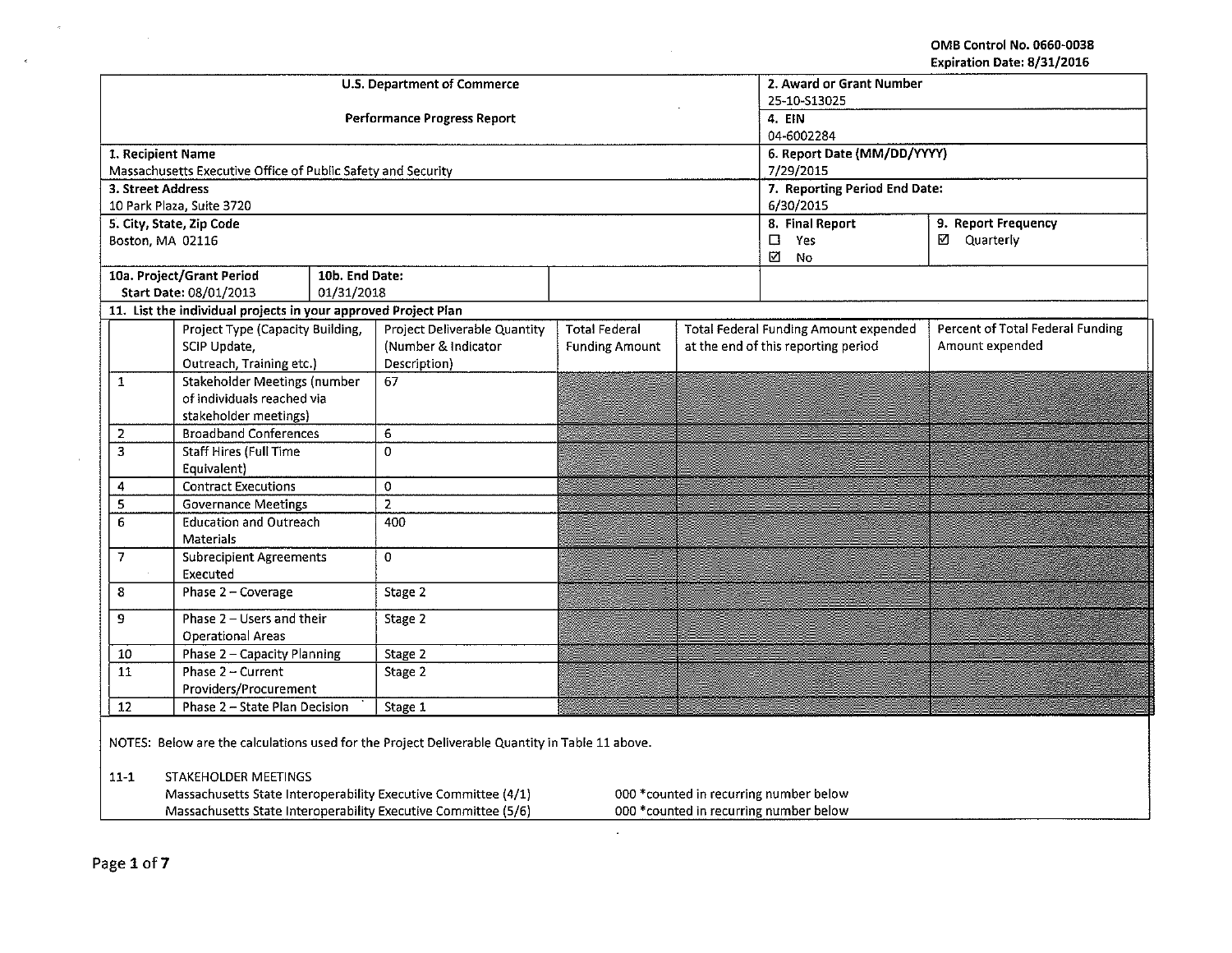|          | Massachusetts FirstNet Advisory Board (5/19)                        | 017                                                                                                                                                                        |
|----------|---------------------------------------------------------------------|----------------------------------------------------------------------------------------------------------------------------------------------------------------------------|
|          | Recurring Stakeholder Meetings                                      | 050                                                                                                                                                                        |
|          |                                                                     | 067 stakeholder meeting participants                                                                                                                                       |
| $11 - 2$ | <b>BROADBAND CONFERENCES</b>                                        |                                                                                                                                                                            |
|          | FirstNet State SPOC Meeting, Reston, VA (4/14 to 4/15)              | 003                                                                                                                                                                        |
|          | FirstNet Board Meeting and PSCR Annual Conference, (6/3 to 6/5)     | nn3                                                                                                                                                                        |
|          |                                                                     |                                                                                                                                                                            |
|          |                                                                     | 006 governance meetings                                                                                                                                                    |
| $11 - 5$ | <b>GOVERNANCE MEETINGS</b>                                          |                                                                                                                                                                            |
|          | Massachusetts FirstNet Advisory Board Meeting, (5/19)               | 001.                                                                                                                                                                       |
|          | SLIGP Phase 2 Rebudget Finalization Meeting (6/100)                 | 001                                                                                                                                                                        |
|          |                                                                     |                                                                                                                                                                            |
|          |                                                                     | 002 governance meetings                                                                                                                                                    |
| $11-6$   | EDUCATION AND OUTREACH MATERIALS                                    |                                                                                                                                                                            |
|          | Mass.gov/psbo web site visits (estimated based on 1,670 page views) | 400                                                                                                                                                                        |
|          |                                                                     |                                                                                                                                                                            |
|          |                                                                     | 400 education and outreach materials distributed                                                                                                                           |
|          |                                                                     |                                                                                                                                                                            |
|          |                                                                     | 11a. Describe vour progress meeting each maior activity/milestone approved in the Baseline Report for this project: any challenges or obstacles encountered and mitigation |

ich major activity/milestone approved in the Baseline Report for this project; any challenges or obstacles encountered and m strategies you have employed; planned major activities for the next quarter; and any additional project milestones or information.

PSBO Activities: During this quarter, the Commonwealth Public Safety Broadband Office (PSBO) continued to manage the day to day activities of the SLIGP grant. Recurring PSBO activities include communications with stakeholders and first responders, planning and implementing SUGP activities, managing content on the PSBO web site, participating in related meetings and councils, and grant reporting. The Massachusetts SPOC and Project Director also continued to participate on FirstNet organized webinars for SPOC and PSAC members and on Region 1 Conference Calls.

Website Updates: The PSBO continued to update the mass.gov/psbo web site with 18 news and update articles from sources like FirstNet, DHS, PSCR, and EMS Strong. The web site also provides up to date links to Federal partners, broadband resources, calendar of events, frequently asked questions, and other content relevant to the implementation of the NPSBN. A new governance page was added during this quarter describing the roles and responsibilities for FirstNet governance in Massachusetts. The web site is part of the PSBO's overall outreach strategy for reaching and continuing to communicate with stakeholders throughout the Commonwealth. There was a conservative estimate of 400 visits to mass.gov/psbo (based on a Google Analytics report of 1,670 total page views during the quarter). The web site is accessible at http://mass.gov/psbo.

Contact Lists: The PSBO continued to maintain a comprehensive contact list, including chiefs of police, chiefs of fire, emergency managers, EMS directors, chiefs of public and private college and university police, county Sheriffs, PSAP supervisors, and interested parties requesting to be included in PSBO communications lists. This updated contact information is planned to be used for outreach and survey response invitations as part of the SLIGP Phase 2 Data Collection activities.

Broadband Conferences: Members of the PSBO participated in two broadband conferences during this period. Three members of the PSBO, including the Commonwealth SPOC, participated in the two day FirstNet SPOC meeting on April 14-15. Representatives participated in a range of breakout sessions, including a breakout focused on how best to

Page 2 of 7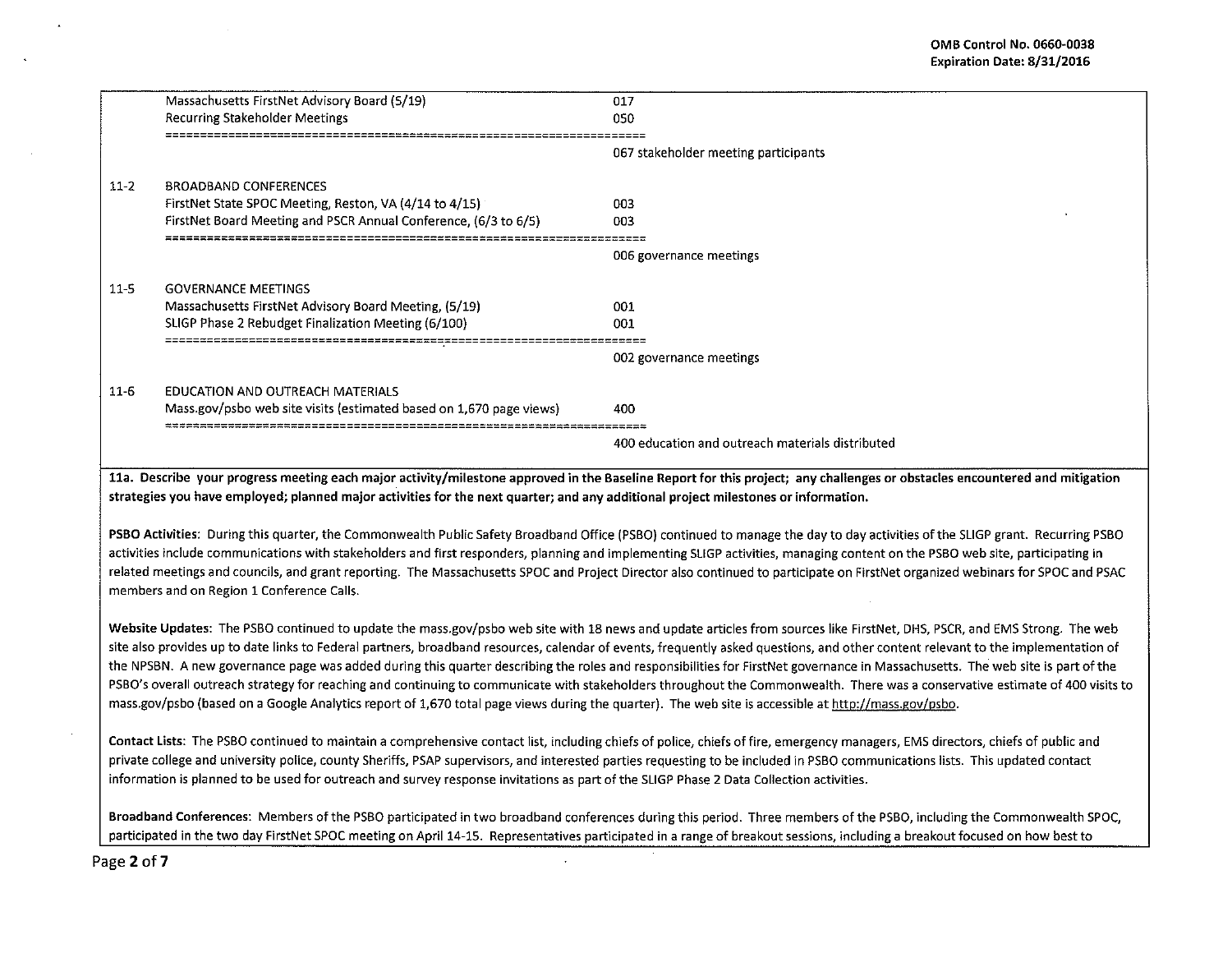coordinate with tribal governments during the planning and implementation of the NPSBN. Additionally, three members of the PSBO led by the PSBO Project Director attended and participated in the June FirstNet Board Meeting and PSCR Annual Conference from June 3-5. That conference covered many elements of the technical implementation of the NPSBN.

Phase 2 Data Collection: During this quarter, PSBO began activities to meet the Phase 2 Data Collection needs specified by FirstNet on March 23, 2015. This was the primary activity of the PSBO' during this reporting quarter. Key data collection and preparation activities during this quarter included:

- Researching and selecting a new survey tool for Phase 2 data collection. Key considerations during this activity was the ability to save and come back to a survey in progress and to be able to seed a survey with information already known about the respondent. The tool SurveyGizmo was selected and procured during this period.
- Drafting of a new Public Safety Entity user survey. Building off of the user survey conducted this winter by the PSBO and used in preparation for the FirstNet Initial Consultation, a new online survey was designed that covered the following:
	- o Public Safety Entity (PSE) Demographics
	- o Organizational Leadership and Point of Contact
	- o Areas of Operation
	- o Wireless Data Usage
	- o Personally Owned Devices
	- o Use of Data Services and Applications
	- o Current Service Providers and Procurement Options
	- o Service Plans (Primary Provider)
	- o Barriers to Wireless Data Usage
- Preparing Data for PSE Survey responses. To minimize the time it takes to response to the PSE survey, promote data quality, and improve response rates, information already known about aPSE is being aggregated and mapped to the new PSE survey to pre~answer questions for the survey respondent, where practical. Sources of information include DEC public safety entity information, contact information from Massachusetts public safety professional organizations, and responses to the PSBO winter users' survey. Respondents to the new PSE survey will see these mapped questions already answered but will be able to update that information to reflect any changes to their organization.
- Evaluate scope of Public Safety Entity for Massachusetts. In planning for the PSE Survey for Phase 2, a key consideration is which groups comprise public safety first responders in Massachusetts for potential inclusion as users of the NPSBN. The PSBO developed an initial list and these are the groups that will be included as respondents to the PSE user survey.
- Creation of a Massachusetts Coverage Objectives Map. To supplement the coverage objectives map prepared by FirstNet and distributed to the PSBO this summer, the PSBO created a comprehensive Coverage Objectives Map that includes items that extended the FirstNet baseline map. These include bike and hiking trails, harbors and terminals, ferry routes, event locations, and critical facilities and structures. Layered onto this Massachusetts Coverage Objectives Map are the shaded grids from the FirstNet Baseline Coverage Objectives Map.
- Obtain Wireless Data Usage Information. The PSBO has been in consultation with wireless data providers in the Commonwealth to obtain daily wireless data usage information for public safety entities (police and fire) to respond to FirstNet's data usage requests. We are waiting to hear back from the wireless data providers.

Page 3 of 7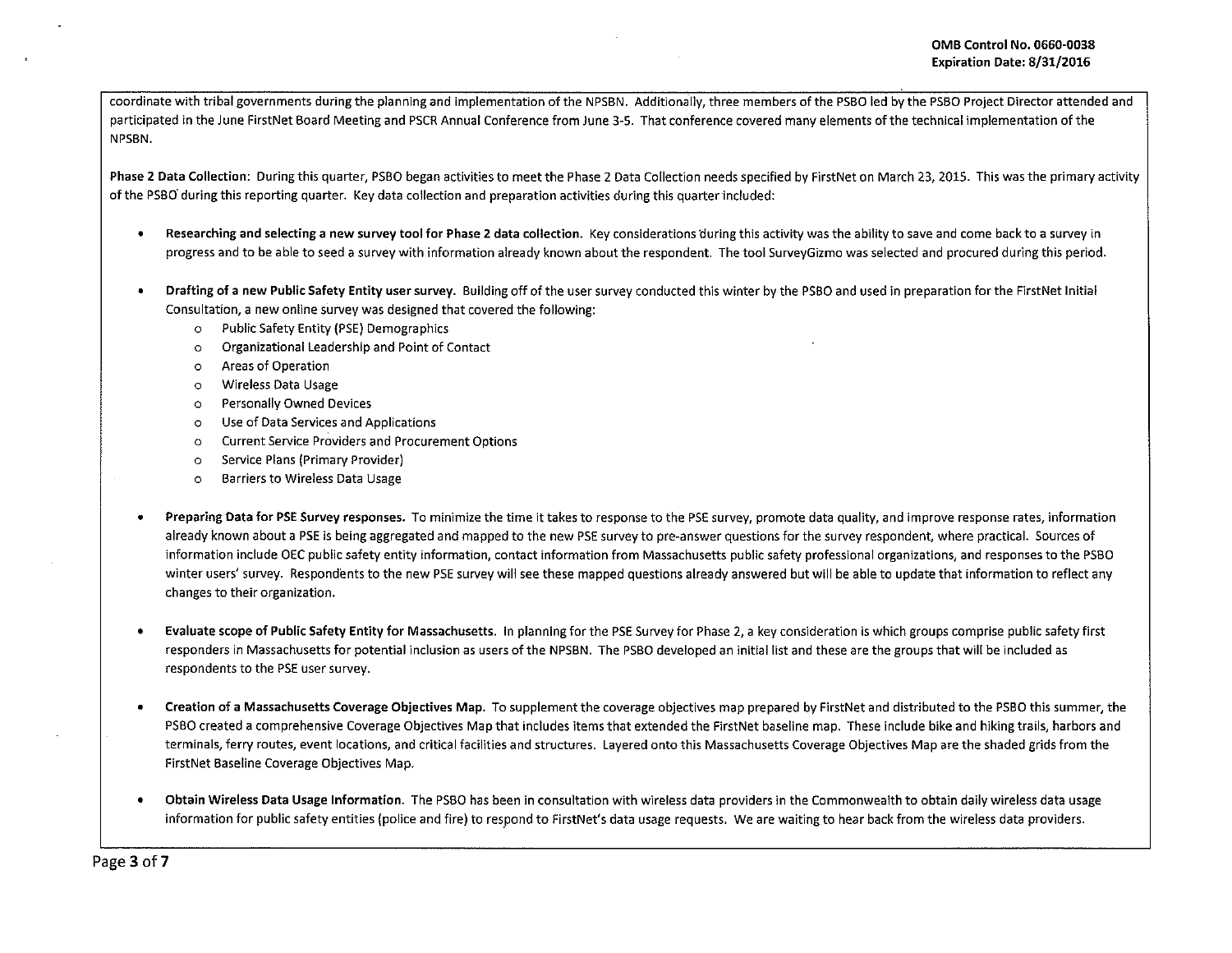Working Groups: The PSBO is planning to convene working groups to review Phase 2 data collection information and help assure that the information submitted to FirstNet meets the Commonwealth's needs. These working groups are anticipated to be convened in August.

Expanded Use of Social Media: During this quarter, the PSBO reached out to the Commonwealth's IT organization (MassiT) to discuss opportunities for expanded use of social media. The PSBO is examining the use of a blog for the PSBO and how best to distribute periodic updates (e.g., newsletter).

Regional Cooperation: In addition to participation on Region 1 planning calls, the PSBO Program Director participated in the FirstNet New Hampshire Initial Consultation. Additionally, the PSBO has fielded questions and provided technical support to other state's outreach and planning efforts, including responding to email inquiries and calls from regional First Net offices.

Participation in Recurring Stakeholder Meetings: PSBO staff continue to participate in recurring meetings of the Greater Boston Police Council, the Statewide Interoperability Executive Committee, the State 911 Commission, the Barnstable County 700 Mhz Subcommittee, OpenCape (a state BTOP recipient), Massachusetts Broadband Institute (MBI) (a state STOP recipient), and the UASI region network group (PSNet). This participation includes short updates and fielding NPSBN questions from stakeholders. These meetings included approximately 50 NPSBN stakeholders in total.

Governance: Periodic planning meetings were conducted involving the Massachusetts SPOC, the Project Director, and members of the PSBO. During this quarter, the SPOC convened a meeting of the Massachusetts FirstNet Advisory Board (MFAB) on May 19. The seventeen member Board includes state and local representation across law enforcement, fire services, emergency medical services, emergency management, transportation and public works, budget, technology, and communications. The MFAB meets regularly to address information requests, issues, and required input into the Massachusetts RAN design process and other FirstNet activities. The May 2015 meeting focused on FirstNet's Phase 2 Data Collection requests and the PSBO plans for meeting those requests.

Tribal Outreach: The Project Director has also periodically reached out to Robert Hendricks, representative of the Mashpee Wampanoag Tribe, and Brett Stearns, representative of the Wampanoag of Gay Head Tribe, to keep them up to date with FirstNet developments.

11b. If the project team anticipates requesting any changes to the approved Baseline Report in the next quarter, describe those below. Note that any substantive changes to the Baseline Report must be approved by the Department of Commerce before implementation.

Earlier this year, the Commonwealth PSBO leadership team worked with FPO Yuki Miyamoto on approaches to close the current gap in state match. The programmatic changes agreed upon on February 6 include the reporting of additional state employee time as state match contributions. Additionally, one of the contracts originally paid with Federal SLIGP funds was moved to a state account and began to be reported as state match during this period. Additionally, the PSBO submitted a revised budget for the extended duration of the SUGP grant and for Phase 2 activities. This revised budget was received by NTIA and is currently under review.

llc. Provide any other information that would be useful to NTIA as it assesses this project's progress.

The project is on target for providing FirstNet Phase 2 information as requested by September 30, 2015.

lld. Describe any success stories or best practices you have identified. Please be as specific as possible.

As shared with the NTIA team during the September NTIA SLIGP site visit, the PSBO has identified the following best practices, success stories, or lessons learned in regard to SUGPfunded activities:

Page 4 of 7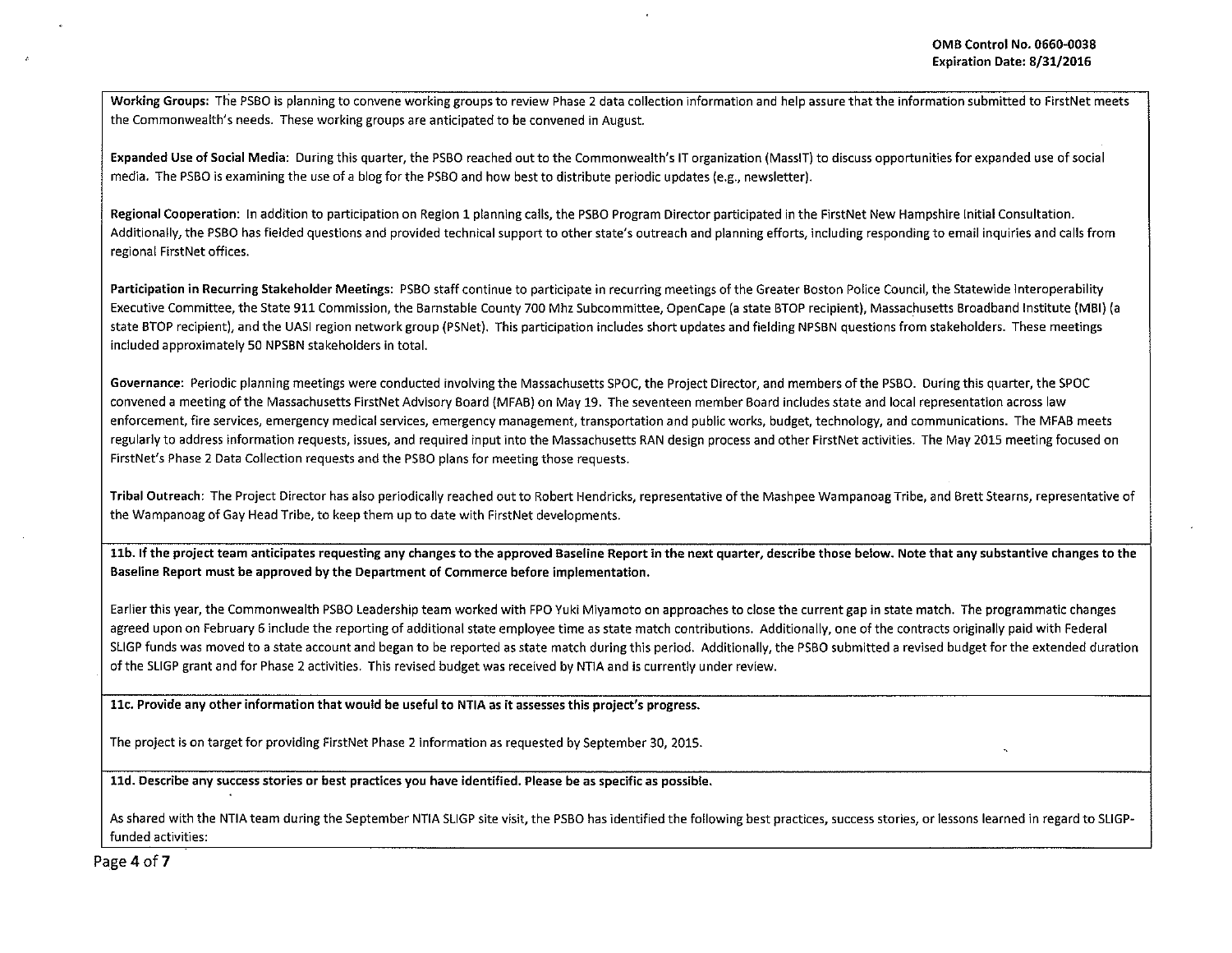- 1. FirstNet Involvement in regional outreach meetings
- 2. Participation in existing recurring stakeholder meetings
- 3. Conducting outreach on a regional basis
- 4. Participation preferences for morning sessions (going forward)
- 5. Combating misconceptions about FirstNet
- 6. Addressing up-front the impact on T-Band (BAPERN)
- 7. Maintaining a comprehensive contact list
- 8. Multiple notification approach and lead time needed to improve attendance
- 9. Personalizing emails improves response
- 10. Decision to identify the Massachusetts FirstNet Advisory Board (MFAB) as a critical component of FirstNet governance in Massachusetts
- 11. Phone calls to confirm participation on MFAB
- 12. Levering high level relationships with key stakeholders
- 13. Having credibility on sources of outreach (we've been there before)

## 12. Personnel

12a. If the project is not fully staffed, describe how any lack of staffing may impact the project's time line and when the project will be fully staffed.

Contracts have been executed for the core project staff. Additional contracts will be executed for data collection coordination, SCIP plan updating, legal review, and Phase 2 consulting when needed by the project.

## 12b. Staffing Table

| Job Title                               | FTE <sub>%</sub> | Project(s) Assigned                                                                                         | Change                                                  |
|-----------------------------------------|------------------|-------------------------------------------------------------------------------------------------------------|---------------------------------------------------------|
| Undersecretary of EOPSS                 | 20%              | SLIGP executive oversight                                                                                   | No change.                                              |
| Deputy Director State 911 Department    | 10%              | Stakeholder liaison for emergency dispatch                                                                  | State resource left position<br>at end of this quarter. |
| State Police Radio Engineer             | 10%              | Statewide radio area network subject matter expert; needs analysis                                          | No change.                                              |
| Acting Commissioner of DCJIS            | 10%              | Stakeholder liaison for criminal justice; subject matter expert for criminal justice needs                  | No change.                                              |
| EOPSS Special Projects, Project Manager | 10%              | Setup of PSBO office logistics, coordination of EOPSS resources, managing SharePoint<br>resources           | No change.                                              |
| Compliance and Data Coordinator (OGR)   | 15%              | Grant management, program reporting, site visits, data collection and program close out.                    | No change.                                              |
| Director HS Division (OGR)              | 5%               | <b>Grant Administrative Management</b>                                                                      | No change.                                              |
| <b>Budget Director (OGR)</b>            | 7%               | Grant set-up, Accounting and Reconciliation, Fiscal Monitoring, Financial Reporting and<br>Fiscal Close Out | No change.                                              |
| Fiscal Management and Audit Support     | 5%               | <b>Fiscal Management and Audit Support</b>                                                                  | No change.                                              |

## 13. Subcontracts (Vendors and/or Subrecipients) N/A

13a. Subcontracts Table - Include all subcontractors. The totals from this table must equal the "Subcontracts Total" in Question 14f.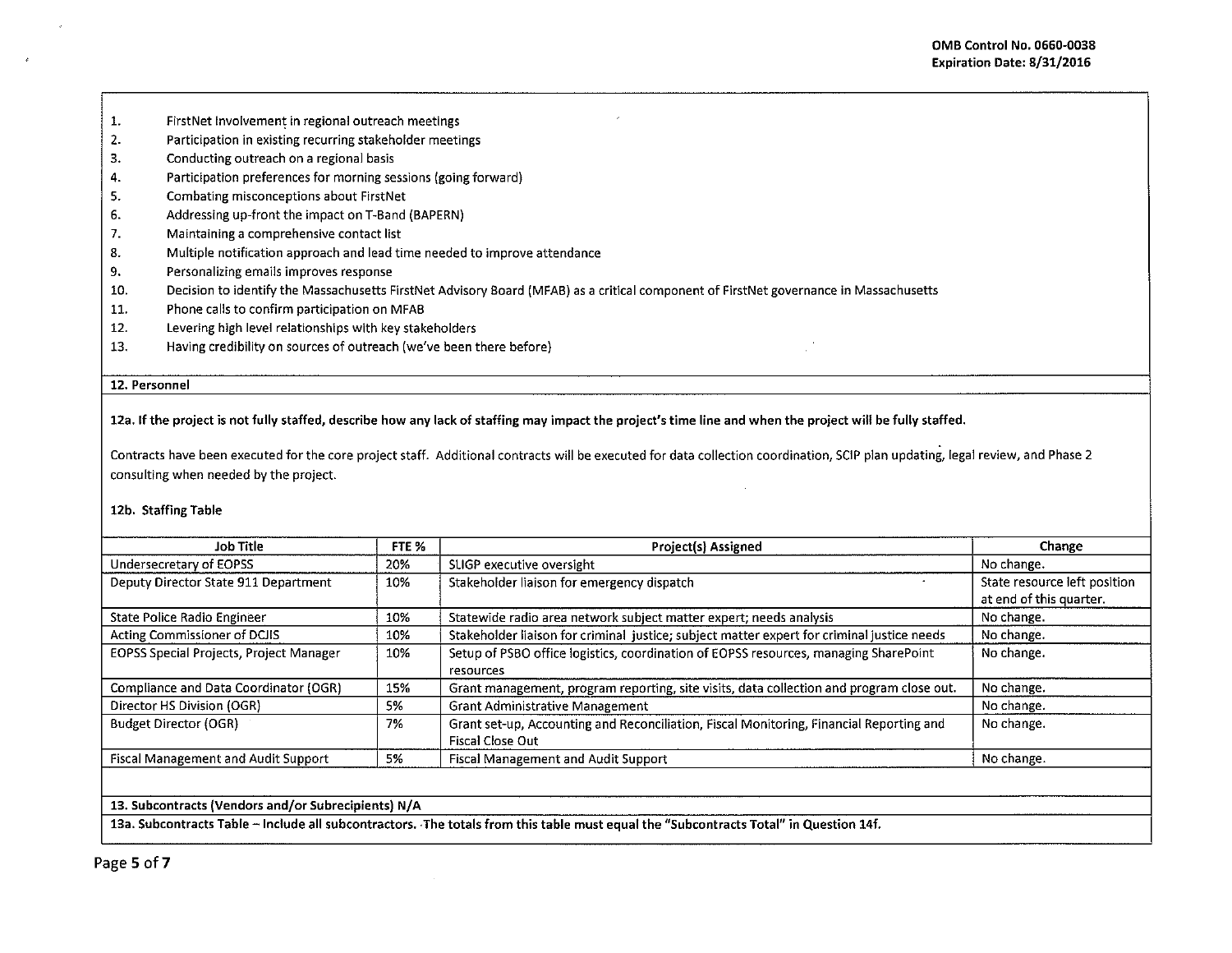| Name                                     | Subcontract Purpose                                                       | Type<br>(Vendor/Subrec.) | RFP/RFQ<br>Issued<br>(Y/N) | Contract<br>Execute<br>d(Y/N) | <b>Start Date</b> | <b>End Date</b> | <b>Total Federal</b><br><b>Funds</b><br>Allocated | <b>Total Matching</b><br><b>Funds Allocated</b> | Project and % Assigned |
|------------------------------------------|---------------------------------------------------------------------------|--------------------------|----------------------------|-------------------------------|-------------------|-----------------|---------------------------------------------------|-------------------------------------------------|------------------------|
| <b>McInnis</b><br>Consulting<br>Services | <b>Project Director Staff</b><br>Augmentation                             | Vendor                   | $N/A$ *                    | Y                             | 10/1/13           | 7/31/2016       | \$231,000                                         |                                                 |                        |
| The<br>Innovations<br>Group, Inc.        | <b>Broadband Subject</b><br>Matter Expert Staff<br>Augmentation           | Vendor                   | $N/A$ *                    | Y                             | 10/1/13           | 7/31/2016       | \$280,000                                         | \$200,000                                       |                        |
| SWBailey<br>Consulting LLC               | Project Manager Staff<br>Augmentation                                     | Vendor                   | $N/A$ *                    | Y                             | 11/18/13          | 7/31/2016       | \$300,000                                         |                                                 |                        |
| SWBailey<br>Consulting LLC               | <b>Education and</b><br>Outreach Coordinator<br><b>Staff Augmentation</b> | Vendor                   | $N/A*$                     | Y                             | 11/18/13          | 7/31/2016       | \$225,000                                         |                                                 |                        |
| TBD                                      | <b>Data Collection</b><br>Coordinator Staff<br>Augmentation               | Vendor                   | N                          | N                             | <b>TBD</b>        | <b>TBD</b>      | \$65,000                                          |                                                 |                        |
| <b>TBD</b>                               | Data Collection Staff<br>Augmentation                                     | Vendor                   | Ν                          | N                             | <b>TBD</b>        | TBD             | \$100,000                                         |                                                 |                        |
| <b>TBD</b>                               | Consultant for<br>Integration of<br>Broadband into SCIP<br>Plan           | Vendor                   | N                          | Ν                             | <b>TBD</b>        | <b>TBD</b>      |                                                   | \$343,750                                       |                        |
| <b>TBD</b>                               | Legal and Policy<br>Services                                              | Vendor                   | Ν                          | Ñ.                            | TBD               | TBD             | \$156,000                                         |                                                 |                        |
| <b>TBD</b>                               | Phase 2 Subject<br><b>Matter Consulting</b>                               | Vendor                   | N                          | Ν                             | <b>TBD</b>        | <b>TBD</b>      | \$165,730                                         | \$.<br>72,280                                   |                        |
| <b>SWBailey</b><br>Consulting LLC        | Project and<br><b>Collaboration Web</b><br>Site and Admin                 | Vendor                   | N/A                        | Υ                             | 11/18/13          | 7/31/2016       | \$ 54,000                                         |                                                 |                        |

NOTE 1: Subcontracts awarded through existing Commonwealth statewide staffing contracts.

NOTE 2: Three subcontracts executed with SWBailey Consulting LLC through a consolidated scope of work for project management, education and outreach, and project and collaboration web site and administration.

NOTE 3 The Innovations Group, Inc. subcontract was moved from Federal to State match during Quarter 8. For this period, The Innovations Group, Inc. total allocation has been split between Federal and State match.

NOTE 4: Some of these numbers and contracts will be amended once NTIA approves Massachusetts' rebudget for Phase 2. This is expected to be included in the Massachusetts Q9

Page 6 of 7